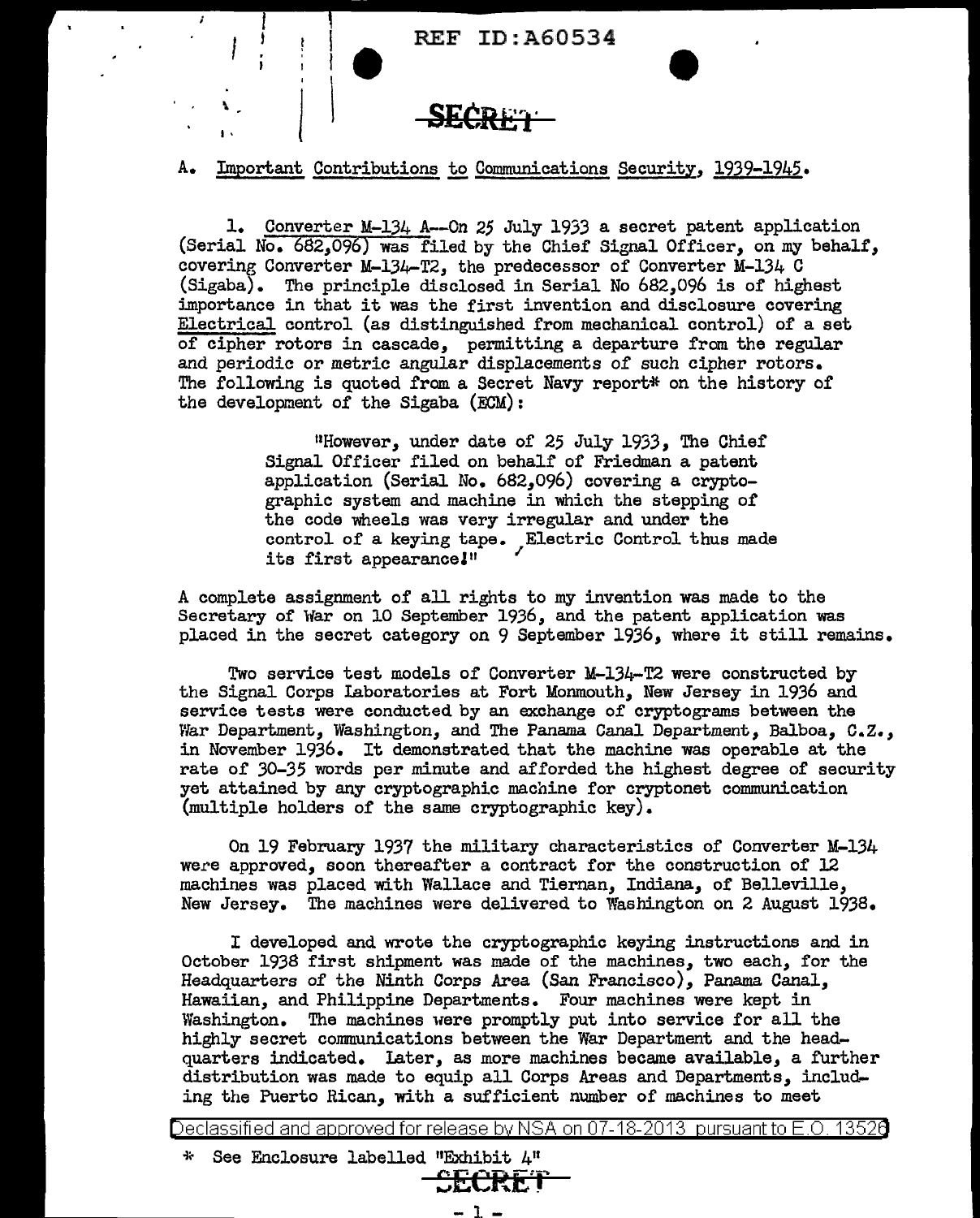REF ID:A60534 **8£CRET** •



requirements. Eight machines were placed in the \far Department Code Center. Only 75 of these machines were built in all but they formed the backbone of the quipment for high command secret and confidential communications of the War Department and the Army from the date of their introduction into service until the end of 1941, when they were replaced by Converter M-134-C, the Sigaba. In 1940 the War Department sent by special officer courier two of these machines to the U. s. Military Attache in London, to meet the very urgent needs r'or high speed, high-security conununication between Washington and London. Later two more were sent there, making four for the Military Attache.

On 29 November 1941 the War Department provided the Department of State with four machines, two for Washington and two for the American Embassy in London; later on, four or more additional machines were provided the Department of State. During the vital years 1940- 1942, confidential and secret intercommunication between these two points and among the offices indicated could not have been successfully conducted without these machines.

In January 1942 arrangements were made to use the M-134-A for direct communication between the President and the British Prime Minister and it uas used for this purpose for a number of months. Later this machine in that circuit was replaced by Converter M-134  $C_9$ in a special adapter made under my supervision by the Signal Corps and the Western Union. This permitted of high speed, secure communication between the White House and Downing Street at a very critical period.

The M-134 was also used to a large degree by the Signal Intelligence Service itself for forwarding intercept traffic to Washington from overseas intercept stations. It replaced Cipher Device M-138 for this purpose and thus greatly facilitated the prompt receipt of the raw traffic for cryptanalysis.

later on, a number of them (totaling 29 or *30* at the end) as they' became available, were provided the Office of the Coordinator of Information (later the Office of Strategic Services) for secret communication between Washington, London and other capitals where the OSS maintained headquarters. Some of these machines (about 16) maybe and probably are still in service.

During the years from 1939 to 1942, when Converterm M-134 was replaced by Converter M-134-C (Sigaba) it is doubtful if the voluminous secret and confidential traffic of the highest echelons of the Army and the War Department could have been handled as successfully as it was, had it not been for the invention, development and availability of this machine.

There is not a scrap of evidence in Ticom reports that either the Germans or the Japanese or any other government was able to solve any of the traffic enciphered by this machine.

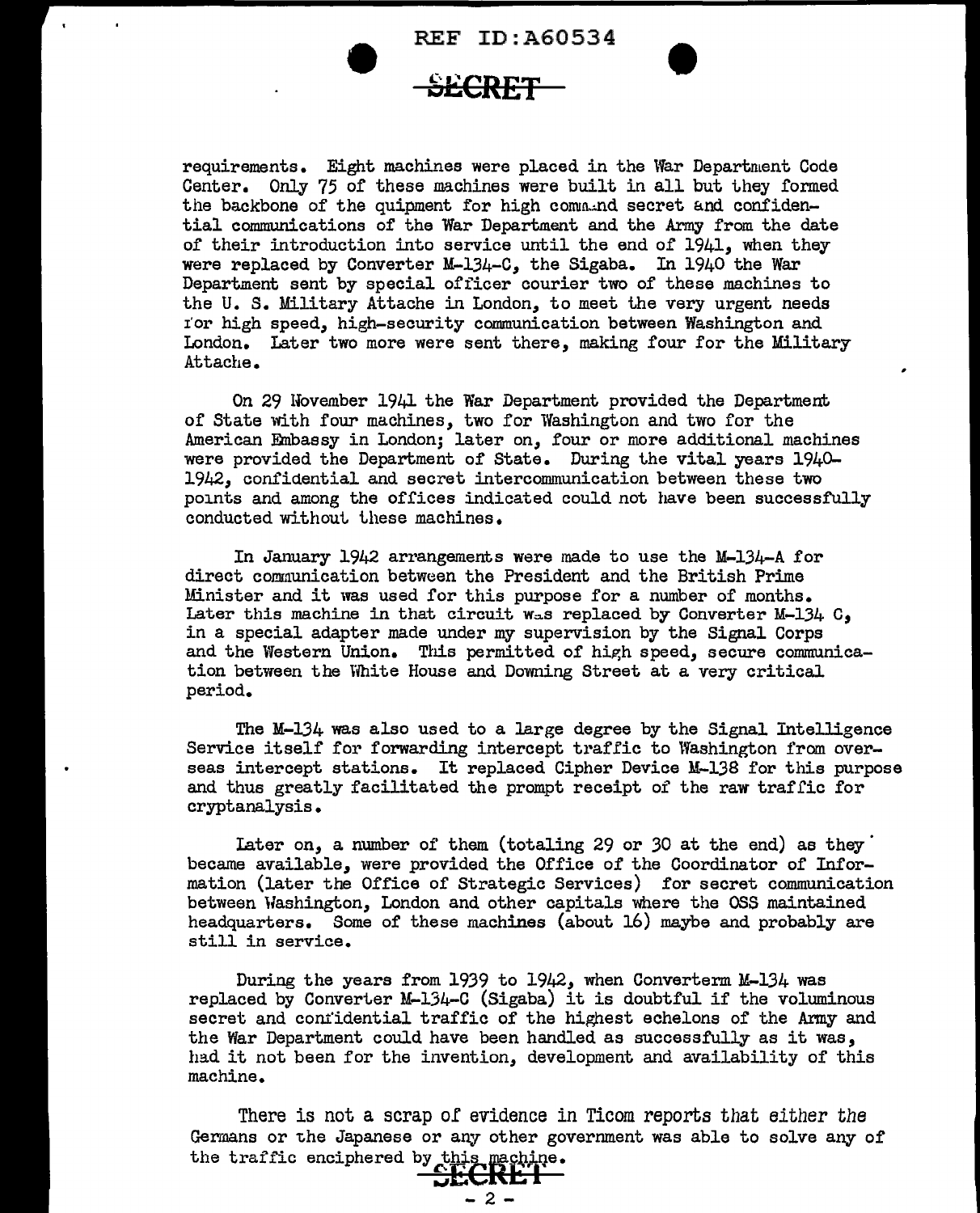**• REF ID:A60534**<br><del>**SECRET**</del>

2. Converter M-134-C (Sigaba).--In the course of studies of Converter M-134-T2 and before manufacture of the latter machine was well under way, my principal assistant, Mr. Frank B. Rowlett, and I investigated various means of improving the cryptographic machine with a view to eliminating the perforated tape which controlled the aperiodic stepping of the rotors. Various schemes were studied, including cam wheels with different diameters and variable "off" and "on" pin arrangements. About 15 June 1935 Rowlett conceived an idea which finally resulted in making it possible to eliminate the tape control. Basically his invention was that of using a set of rotors as a key generator, that is, using the rotors to generate a long keying sequence by sending electrical impulses through a set of rotors which themselves were caused to step in a regular manner. The successive elements of the keying sequence, as they were generated could control the stepping of the rotors actually employed to encipher the letters of the message to be enciphered. Rowlett and I then jointly developed the idea by setting down on paper various methods by which it could be applied to replace the tape control employed in Converter M-134-T2, and although no models were built the results of our theoretical studies were incorporated in a patent application filed on 23 March 1936 (Serial No. 70,412) in our name as joint inventors. A complete assignment of the invention to the Secretary of War was made on 2 April 1936 and the patent application was placed in the secret category, where it still remains.

The Navy was then trying to improve its own machine (Mark I E C M), the security of which was unsatisfactory. Though this machine generated a long keying sequence the. number of available starting points in that sequence was so limited that considerable "depth", that is, messages enciphered in exactly the same key, could be expected every day and thus solution potentially made relatively easy. On three occasions, at Navy request, the drawings and principles later embodied in Serial No. 70,412 were shown and explained to Navy representatives several times in October and November of 1935, with the result that the Navy initiated a development contract with the Teletype Corporation and work thereon was started in January 1938. This was done, however, without advising us or anybody else in the Signal Corps until March 1939, when the Teletype Corporation engineers brought to Washington the first completed set of drawings of the Mark II E C M. Rowlett and I were invited to the conference with the Teletype engineers and in the course of the discussions it was brought out and acknowledged that the Navy had based the cryptographic features of the new machine upon the Army's disclosure. A first model was then built and delivered on 3 February 1940, when Major General Mauborgne, then Chief Signal Officer, Rowlett, and I were invited by Admiral Noyes and Captain Safford to see the model. On that occasion Captain Safford acknowledged, in the presence of all those witnessing the demonstration, the fact that the Navy had used the Friedman-Rowlett invention. Further development of the machine was thereafter on a joint Army-Navy basis, and on 19 June 1940 the Signal Corps added its order of an initial 85 machines to the Navy order, at a cost of  $$1856.90$  each.

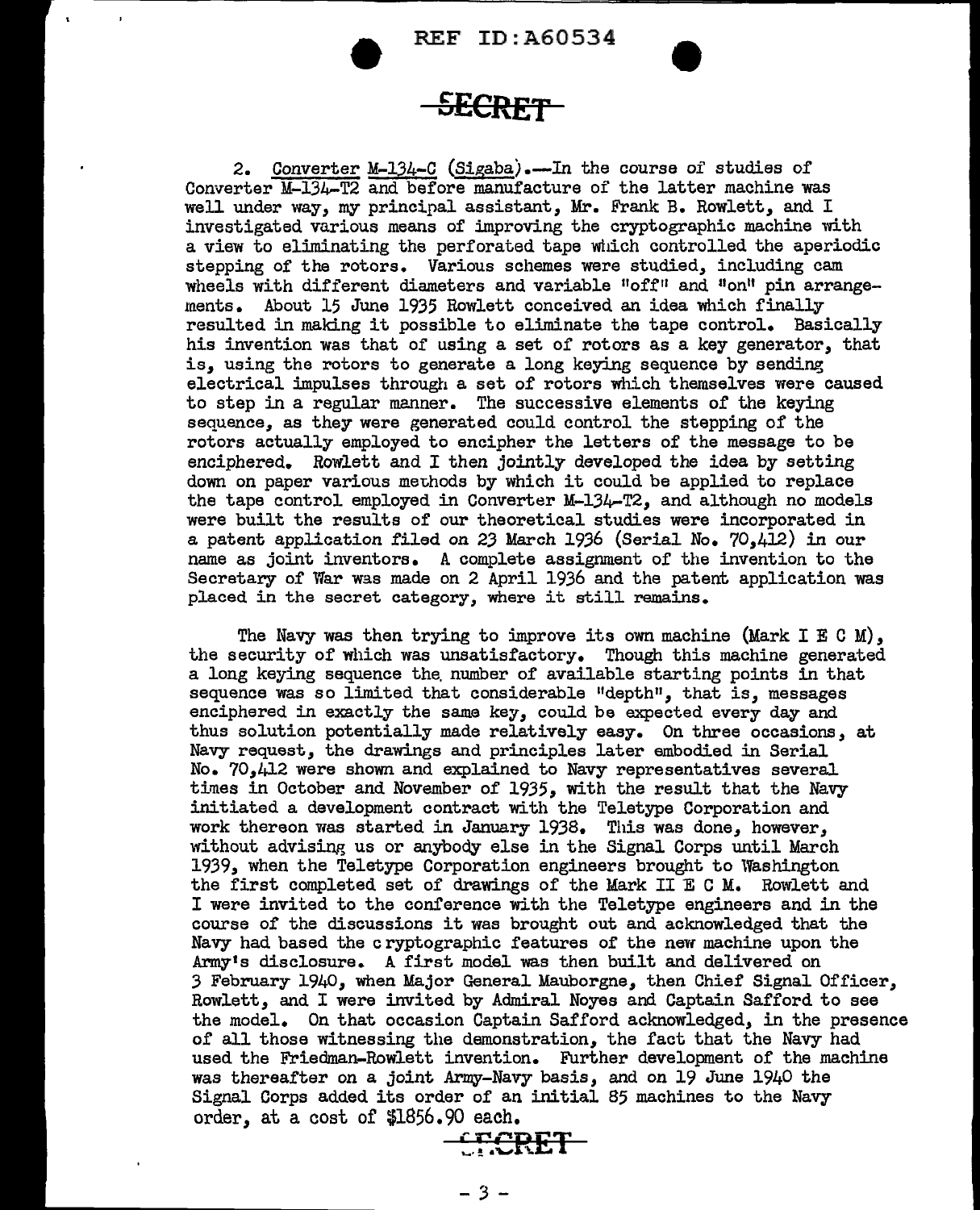#### **SECRET**

The Mark II ECM (Navy nomenclature)--Converter M-134-C was adopted by the Army to replace Converter  $M-1/4$  A, not because the former might afford greater security than the latter but because the  $M-154$  C was not only a much more rugged, reliable and rapid machine but also because it dispensed with perforated tapes, thus being more practical than the M-1 $/4$  C. The following is quoted from the Navy Department's "History of the ECM:"

> "Electric control of the ECM by means of the Friedman-Rowlett 'Stepping Maze' is the essential feature that places the Mark II ECM in a class by itself as regards security."

On 17 March 1941 the first 10 machines were delivered to the Signal Corps and were given a prompt service test, which proved the machines to be highly satisfactory. On  $4$  October 1940 action was initiated by the Signal Corps to procure an additional 149 machines, and thereafter, in successive contracts several thousand more of them were procured, the production schedule in July 1942 calling for the delivery of the machines to the Signal Corps at the rate of 150 per month. By 31 August 1942 a total of 373 Sigabas had been delivered and 364 were already in service; by *30* April 1943 the total number ordered was 1867, the number delivered was  $862$ , and the number in use  $807$ ; by 28 March  $1944$  a total of 333 machines had been ordered, 1827 delivered, and 1681 were in service. In all, the Signal Corps actually procured a total of 3392 of these machines for Army use, and the Navy procured more than that number for Navy use. In the Army the machines were distributed to all commands down to and including headquarters of Divisions. They were also used in all the important fixed headquarters in the Communications Zone, in all theaters and in the U. S. Under special precautions they were used in U. S. installations in foreign countries where we had no troops, as for example, in Moscow, for our special military mission. Whenever and wherever the late President went during the war, the Sigaba went too. They were installed in the late President's signal center whenever he visited his home at Hyde Park; they were on board the Presidential Train, etc.

The fact that identical machines were employed by the Army and the Navy at all high and intermediate headquarters not only speeded up the exchange of classified messages of all categories (secret, confidential, and restricted) within each of the Services but also facilitated Joint Communications. The following is also quoted from the Navy's History of the ECM:

> "This use of an identical machine with interchangeable code wheels has been of great military value, particularly in the early stages of the war, when distribution of machines and code wheels was incomplete. In the Philippines, Java, Australia, and even in North Africa, Navy wheels have been used in Army ECM's, Army Wheels in Navy ECM's; machines have been borrowed back and forth between the two services; Army messages have been sent in Navy ECM ciphers and Navy messages sent in Army ECM ciphers." <sup>~</sup>**,£al;;aKi!. l**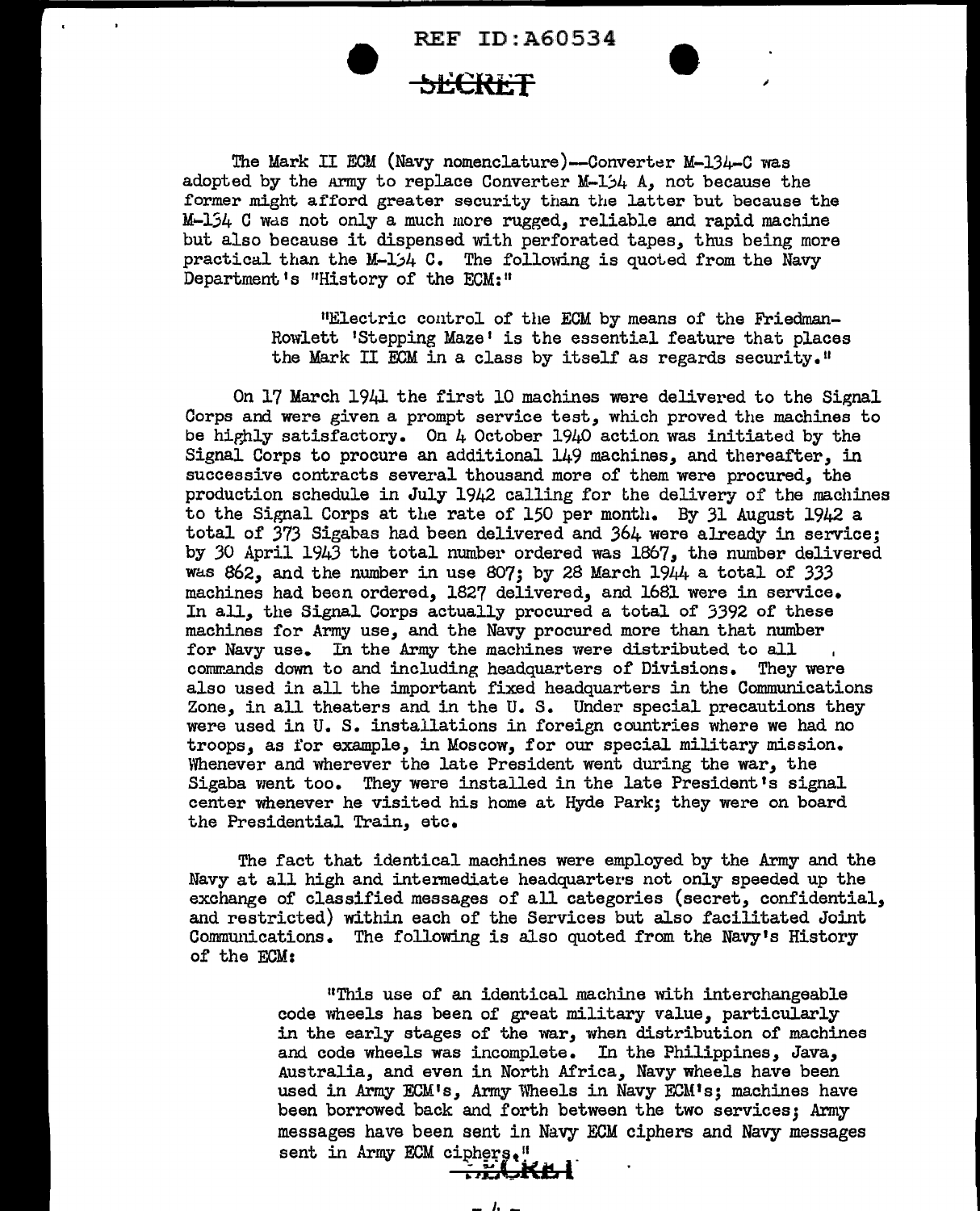## **:..,t:tltC l-**

We know now from Ticom reports that neither the Japanese nor the Germans had the slightest success in their efforts to solve messages in the Sigaba, though the Germans certainly tried hard enough. The absolute security of Army and Navy high command and high echelon communications throughout the war was made possible by the Sigaba. In view of the fact that the high-level communications of the German, Italian, and Japanese Goverrments and Armed Forces were successfully attacked by the U. S. and the British communications intelligence staffs, and that the intelligence resulting therefrom was of highest diplomatic, strategic, and tactical importance, whereas our own highlevel communications were inviolate, it may be said that the Sigaba contributed materially to the successful outcome of the war.

'

3. Converter M-228 (Sigcum, Sighuad).--The need for a cryptographic mechanism to protect land-lines teletype communications was felt even in World War I. In 1936 the Army was anxious to have something practical developed for this purpose and studies that had been underway for a number of years culminated in 1939, when Rowlett and I, applying Rowlett <sup>1</sup>s idea of using cascade rotors as a key generator, then jointly conceived the principles underlying what later became Converter M-228 (Sigcum). Patent Application Serial No. 443,320 was filed on 16 May 1942; assignment of rights to the Secretary of War was signed on 13 May 1942 and the application was placed in the Secret category, where it still remains.

On 16 July 1941 military characteristics were approved by The Adjutant General and the Signal Corps Laboratories at Fort Monmouth, New Jersey, undertook the development. On 12 March 1942 a satisfactory service test and working demonstration of the first two models of Converter M-228 was made; one machine was at Fort Monmouth, the other at the Bell Laboratories, Uew York City. The provided for automatic on-line keyboard encipherment, transmission, reception, decipherment and printing of messages at the rate of over 360 characters ( $\equiv$  approximate-ly 60 words) per minute, with good security.

On 7 April 1942 the budget for FY 1943 included provision for procurement of  $2400$  machines at  $$500$  each, a total of  $$1,200,000$ .

On  $18$  June  $1942$  representatives of the Signal Corps and the Navy witnessed a demonstration of the machine in New York and as a result the Navy decided to procure 200 for its use.

On 24 November 1942 action was initiated to purchase 1467 machines and on 25 December the first 10 machines were shipped from the factory to Washington.

<del>oči CKL (\* \*</del>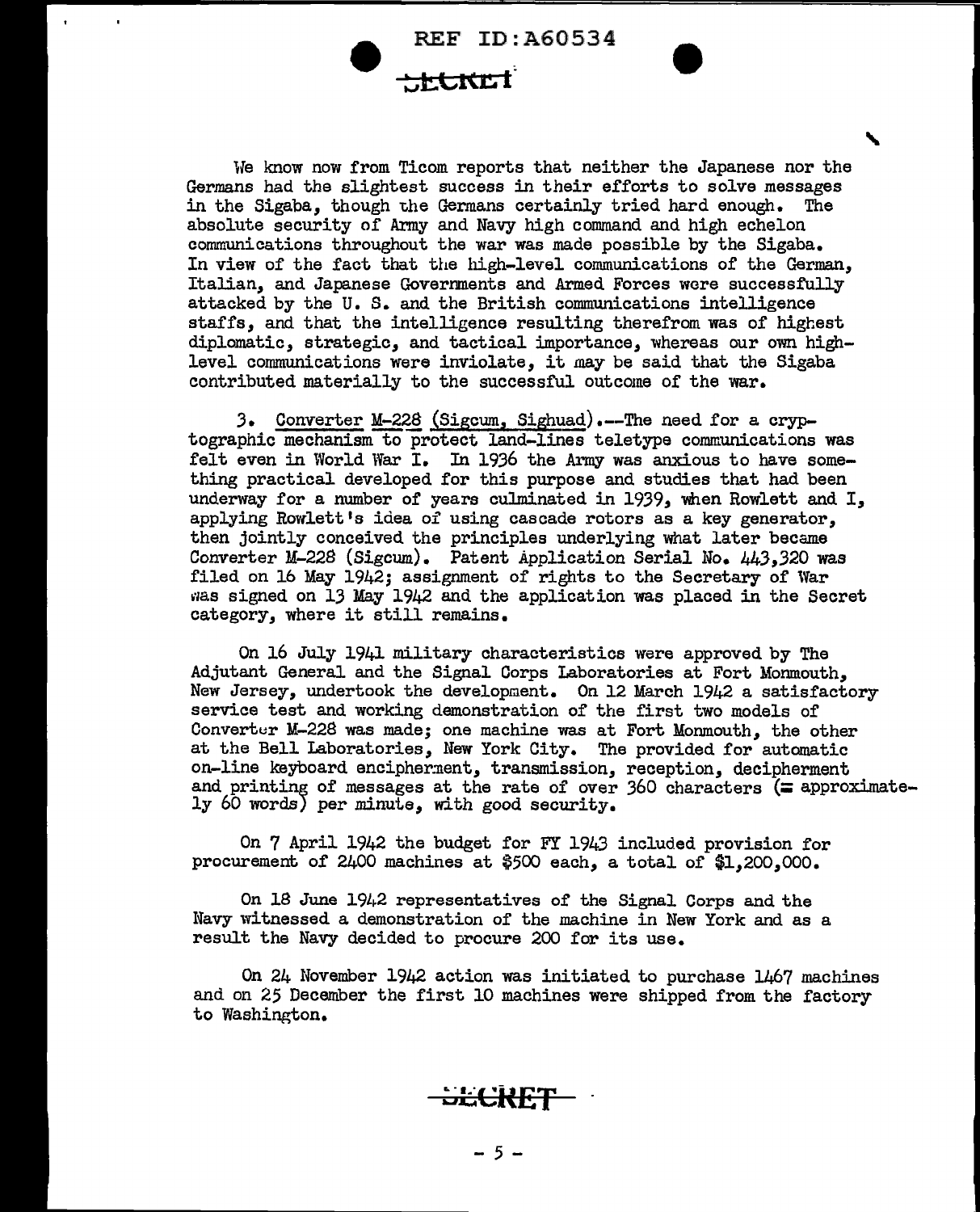

Although Converter M-228 was not intended for radio-teletype usage, the urgent need for speed in overseas communications and the availability of radio-teletype circuits practically forced the use of the machine on these circuits to protect these communications. On 9 January 194) the first official message using Converter M-228 on a radio circuit was sent from Washington to Algiers, and thereafter extensive use of the machines for radio-teletype communications was made, although it was decided, for security reasons, to transmit only confidental and restricted messages by this means. (Secret and Top Secret Messages had to be enciphered by Sigaba or by Sigtot, the one-time tape System).

By 11 September 1943 a total of 386? machines had been ordered, and 3044 had been manufactured. The rate of production was 500 per month. By that date the "stop-gap" teletype-encipherment system using two short loops of key tape was discontinued, because general distribution of the M-228 had been completed. On 31 May 1943 the A. C. of s., G-2, War Department, approved the installation of this machine for use on the Defense Teletypewriter Network linking the several U. S. Army Headquarters in the United Kingdom.

In April 1944 the War Department approved a policy under which the machine could be turned over to the British for the specific purpose of use in Combined Operations; and on 23 May 1944 the A. C. of s., G-2, War Department, approved disclosure of the principles of the machine to the British.

By 5 June 1944 a total of 3200 of these machines had been built and 1488 issued for use, including 200 to the Navy. The machine was employed to encipher a tremendous volume of traffic, including raw material for cryptanalysis from all intercept stations. Under the special conditions and with some modification (Sighuad) the machine was also used in special circuits in Washington, between Arlington Hall Station, the Military Intelligence Service in The Pentagon, of the highest classification. This same modification (Sighuad) permitted the machine to be used by the Air Forces in the U. S. and in the Pacific, to transmit, by radio meteorological and weather data, thus greatly facilitating operations.

The British did not have any machine similar to the Sigcum or Sighuad and only at the end of the war was their long-standing desire to be able to use it granted. The Germans had teletype encipherment equiµment but a large volume of traffic in the various types of machines they built was solved and read on a current basis by the British. Toward the end of the war the Germans had improved models which resisted solution, but they came too late. The Japanese had no such equipment at all.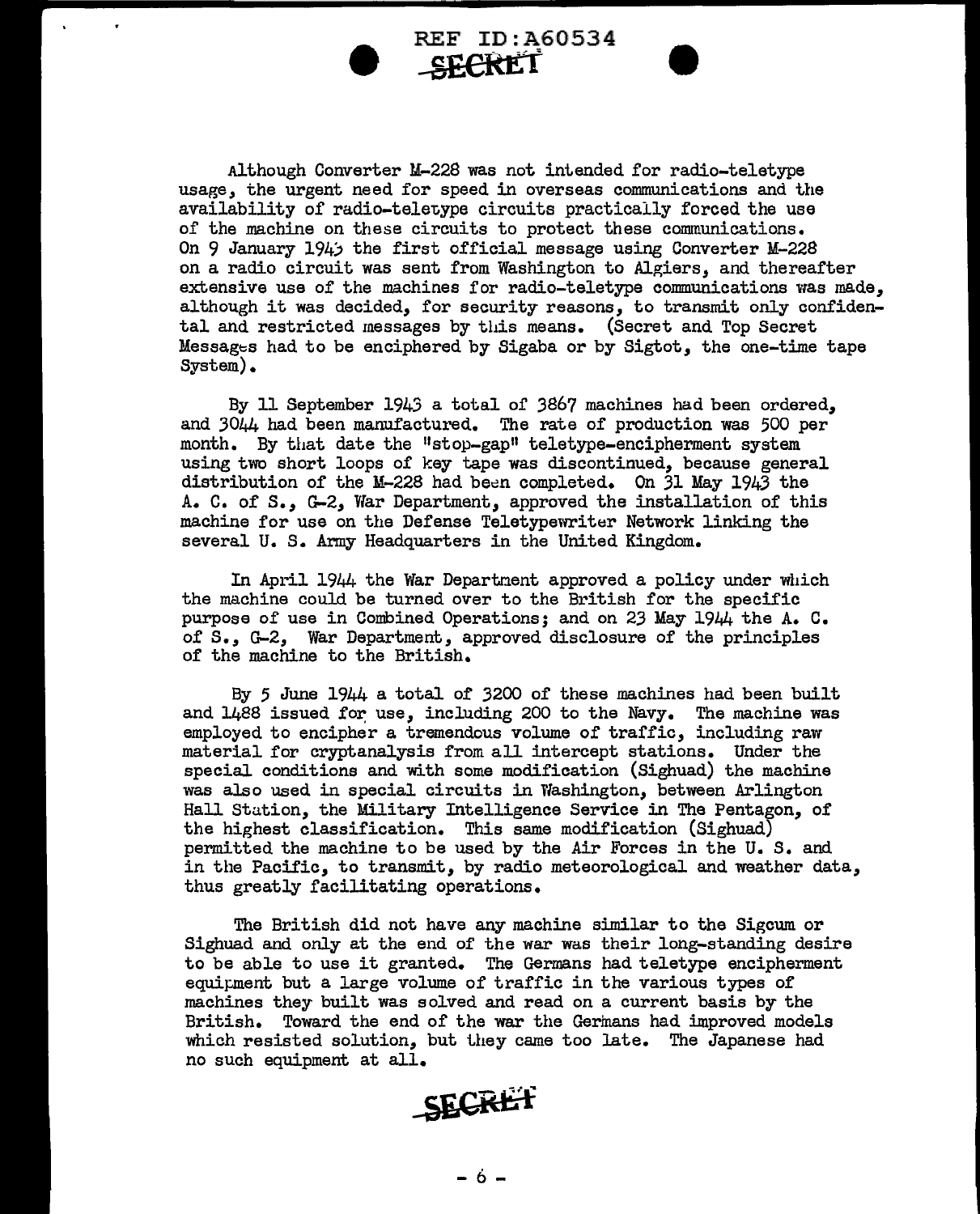

Results of Ticom operations have established that neither the Germans nor the Japanese were successful in their efforts to solve our Sigcum traffic, despite its great volume, and it is my belief that had we used this machira for secret radio-teletype communications no serious harm to our security woulu have followed. Although it was not used for secret radio-teletype communications, the machine was nevertheless widely used for secret, confidential, and restricted communications by land-line teletype and for a great volume of confidential and restricted communications by radioteletype in the U. s. as well as in all overseas theaters. The Sighuad version of this machine  $\forall$ as, however, used to a limited extent for secret traffic by radio. Had we not possessed such a machine our rapid communications would have been severly handicapped by the necessity of encipherment by slower means.

4. Cipher Device Type M-138.-Early experiments with the old cylindrical Cipher Device M-94, which had been introduced into the U. S. Army and U. S. Navy in about 1922, began in about 1933. Various modifications, in the form of a flat cipher device using variable, instead of fixed alphabets, were made, culminating in a device on which a patent application in my name was filed (Serial No. 300,212) on 19 October 1939. On 16 July 1940 the application, which the usual license rights were assigned to the Government on 16 October 1939, was placed in the secret category under the provisions of the Act of 6 October 1917 as amended 2 July 1940.

About five thousands of these devices were manifactured under War Department Contracts. They were used throughout the war and are still used by a large number of military fixed and mobile headquarters. In fact, until the manufacture of the automatic cipher machine (Sigaba) had progressed to the point where a sufficient number had been produced to meet distribution requirements, the Strip Cipher System using Cipher Device M-13\$ formed the backbone of Army Secret and Confidential communications; thereafter it served and still serves as the secondary or back-up system for the holders of the Sigaba. For stations not equipped with the Segaba the Strip Cipher System still constitutes the principal means for such communications. At the present in the U. S. all Posts, Camps and Stations use this device as the primary cryptographic means. Until recently it was also the primary means for communication between the War Department and all Military Attaches as well as for intercommunication among military attaches; at present it is employed only for circular messages to or among military attaches.

The same device was also provided by the War Department in large quantitites for use by the Department of State, for Secret and Confidential Communications between that Department and its Embassies, Legations, and Consulates, as well as for intercommunication among those offices.

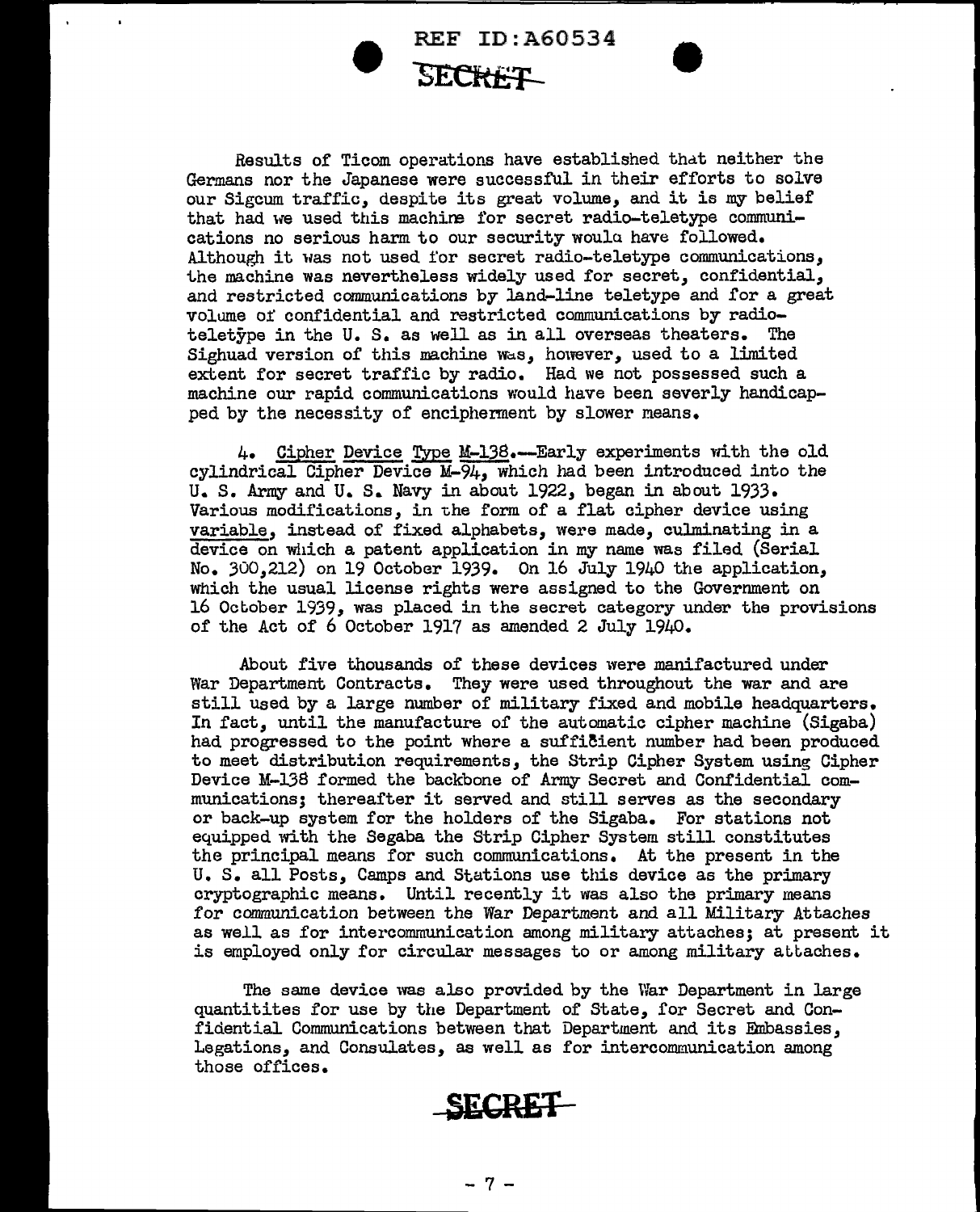• REF ID:A60534 **SECRE'f** 

Certain Allied Services, such as the British, Italian, and Russian were also provided with these devices in small quantities both by the har and the Navy Departments. The U.S. Navy also adopted the device at first in practically identical form; the Navy produced some minor improvements later on and employed and is still employing the device very extensively in its own communications. In addition the Strip Cipher System was used during the war as a Joint Army-Navy system and as a Combined System. The fact that the same device was used by both the Army and the Navy greatly facilitated Joint Com~unications. The production of the paper strips bearing the variable cipher alphabets employed in the device presented numerous problems which were successfully solved by me or by people under my direction. I conceived the first rotary cutter for cutting the strips apart and had the first cutter built at the Government Printing Office. This machine greatly facilitated the production of the strips and made the matter practical.

5. General.-Throughout the years mentioned, in my capacity as Head Cryptanalyst and later as the Director of Com.,unications Research, many problems directly related to our communications security were brought to my attention and I believe that my long experience in the field formed a solid foundation for mature, sound judgment in arriving at proper, practical, and satisfactory answers to those problems.

Before our Converter M-228 was ready for distribution the urgent need for a means of enciphering teletype communications for the Military Intelligence network in the United States led to my suggesting the adoption of a temporary expedient for this purpose. This took the form of double-loop, key-tape encipherment system which had been tried out in a small way at the end of World War I. Having studied this method in 1919-1921 and knowing the pitfalls to which such a system is subject from the security point of view, I was able to suggest ways of usage to minimize the dangers inherent in a double-tape encipherment method. The system was used for a number of months not only within the U. S. but also within theaters of operations, thus meeting an urgent need for teletype encipherment until the M-228 was ready for distribution.

Tater on, when the one-time tape or Sigtot System was being considered for secret and top secret radio-teletype communications, I was consulted and in view of my experience with all preceding teletype encipherment systems was able to give technical approval on the new proposal and to insure that the production of keying tapes was properly safeguarded.

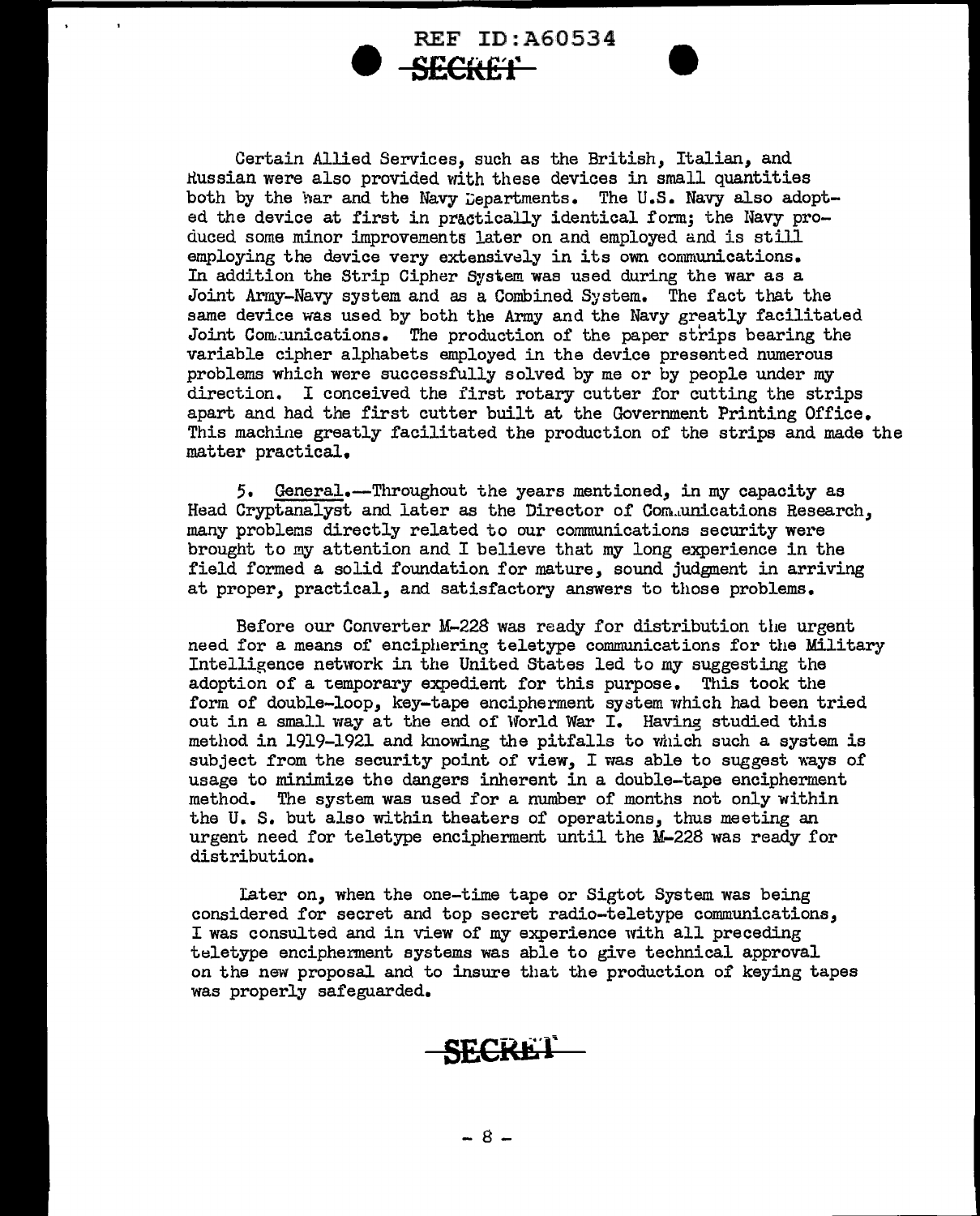# $\times$  F ID: A60534 EO 3.3(h)(2)<br>PL 86-36/50 USC 3605

For a number of years prior to  $1941$  I had been more or less intensively studying all the various cryptographic devices and machines which had been invented and produced by private inventors both in the United States and in foreign countries. Files of patents issued domestically and abroad were kept, and theoretical studies made to ascertain the security of the products of invention in this field.

REF ID: A60534

. This resulted in improvements in the security of the machine and led finally to the adoption of Converter M-209 as a field instrument. Over 100,000 of them were manufactured, and used by both the Army and the Navy. While the machine was by no means perfect, it met a need that could hardly have been fulfilled otherwise.

For a number of years I served on the Joint and the Combined Codes and Ciphers Committee and the Joint and Combined Security Committee. I was a member of a special Ad Hoc Committee, consisting of two Navy officers, General (then Colonel) Corderman, and myself, appointed by the Joint Communications Board in 1944 to investigate the security of communications in all non-military bureaus and departments of the Government, making recommendations for improvement therein. The deliberations of the Ad Hoc Committee resulted in the establishment, by President Truman, of the Cryptographic Security Board for U. s. Government communications, consisting of the Secretaries of the three Departments, State, War, and Navy.

As technical adviser to the Chief, Signal Security Agency and to the Chief of the Security Division, I was constantly consulted by them in connection with the many problems affecting communications security. I also served in an advisory capacity in connection with all research and development of communications security equipment, including ciphony and cifax. One of my important contributions in this capacity was to urge the development of the voice security equipment, now known as the Sigsaly system, at a time when that project had been practically abandoned.

The new Synchronous Polarity Reversal System of Cifax recently developed by us is based upon an invention of mine (Serial No. 478,193) filed on *3* June 1943 and assigned to the Secretary of War on 18 October 19k3. Lieutenant Colonel nosen <sup>1</sup>s invention of the important feature whereby the polarity reversals in the interaction of keying and picture elements are synchronized made the system practical and highly secure; in fact, there is reason to believe that the security of cifax transmissions by the Friedman-Rosen inventions can be made almost absolute.

### **-sECRET**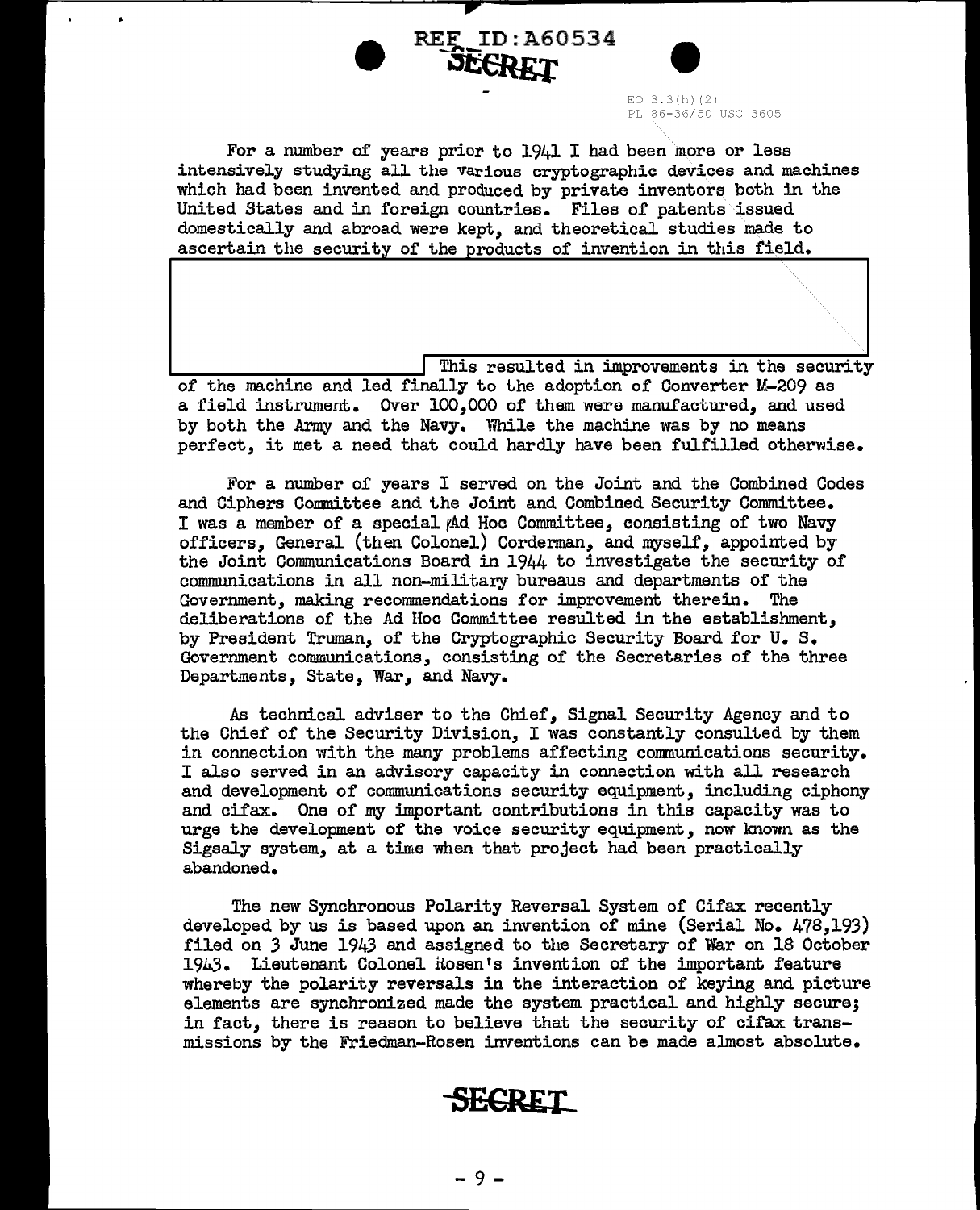In 1941 I undertook a study of the general basis of the distribution of Army cryptographic systems, evolving the new idea of "cryptonets", and thus improving security of conmunications. By isolating cryptographic systems according to levels of command and reducing the amount of intranet traffic within any one system, the security of all systems is enhanced at the same time that provision is made for inter-net traffic. The cryptonet system has worked in a highly satisfactory manner in practice.

#### B. Important Contributions to Communications Intelligence, 1939-1945

1. Solution of Japanese Diplomatic Communications.--On 20 February 1939 the Japanese Foreign Office began using a new machine called by them the 11B-Machine" for the highly secret communications between Tokyo and its embassies throughout the world. We had been successfully solving and reading practically all of the communications of the Japanese Foreign Office up to that time; many of them were in a machine ( 11A Machine <sup>11</sup> ) which we had also solved and reconstructed by pure analysis in about the year 1937, but a large number were also in hand operated systems involving a small code, superenciphered by various schemes, usually transposition.

The urgency of solution of the new macnine, in view of the increasingly difficult relations between the United States and Japan, was apparent. However, in view of the small number of trained cryptanalysts available, the pressure of work in the sections operating on currently readable systems and in the sections producing our own codes, ciphers, and key lists, the number of people who could be placed on this new and ver. difficult problem was very limited. By August 1939, no important progress having been made, the Chief Signal Officer directed that I drop, so far as practicable, certain administrative duties as assistant chief of Signal Intelligence Service (Major W. O. Reeder had been brought in as officer in charge in April 1938) and to participate actively in the studies of the "B Machine," in addition to generally supervising the technical cryptanalytic and cryptographic work of the office. Thus, from that month until success was attained, the "B-Machine" studies were under my active supervision but at the same time I had to carry on some other duties from which, it was impracticable to relieve me.

By the end of 1939, the machine having been in use almost a full year, hundreds of messages had accumulated; very occasionally a tiny fragment of a message was read; rarely, longer fragments. But no message was read in its entirety. Nevertheless important progress had been made. Intensive work was continued by me and my technical staff

#### **SECRET**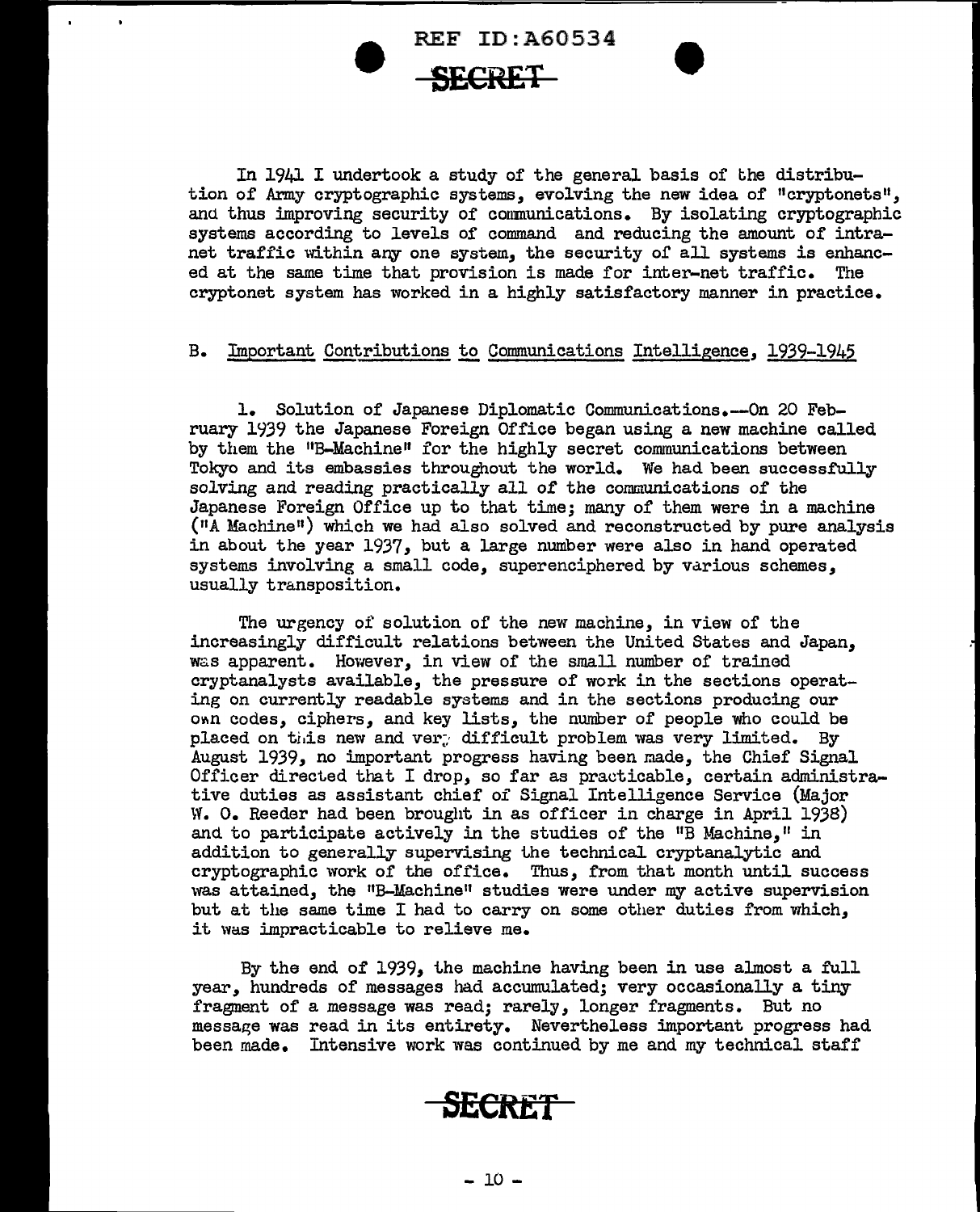$\bullet$ 

 $\mathbf{I}$ 

of half a dozen cryptanalysts, with the clerical assistance of another half dozen people, and the occasional assistance of our two Japanese translators. On 20 September 1940 came the very first indication that we were on the right path and might be successful in solving the machine; under the pressure of great excitement, working almost day and night, by 27 September the first two translations representing the very first actual solution to the B-Machine were sent to G-2.

There remained, however, much work to be done, since only the  $^\text{I}$ data applicable to but one out of the whole set of 120 indicators were at hand. By 14 October 1940 solutions for over one-third of the 120 indicators were available and certain current messages could be read.

By careful analytical reasoning, by studying the external cryptographic phenomena manifested by the system, by correct reasoning and a knowledge of cryptographic mechanisms, the principles underlying the cryptographic functioning of the B-Machine were soon derived by induction and deduction. A hand-operated, crude model using flashlight bulbs was hurriedly constructed, while at the same time parts were ordered for two fully automatic, keyboard-operated machines, which were then constructed as rapidly as possible. All of this work also was under my general direction as Principal Cryptanalyst. By November 1940 the two fully automatic machines had been constructed and were in successful operation. We had, it is true, reconstructed the Japanese "A-machine" by pure analysis, too, but so far as I am aware, this is the first time in cryptanalytic history that a machine capable of deciphering traffic of the complexity of that produced by the Japanese B-Machine was completely reconstructed by pure analysis. When we began the study we had no inkling as to the nature of the machine; soon thereafter we had ascertained that the cryptographic textual letters fell into two classes, but to this day we have never seen a complete Japanese machine in working order. Some time in 1942, long after our work of analysis had been completed, we did see the smashed, burned and almost unrecognizable remains of a B-Machine wnich the Japanese had destroyed on or about 5 December 1941 in Mexico and which remains came into possession of the F. B. I., who were anxious to reconstruct the machine if possible; also, and as a result of European Ticom operations, we did find two or three of the rotary-switch assemblies in a box taken from the ruins of the Japanese Embassy in Berlin, but or course these glimpses of one of the most important elements of the machine were by this time only of academic interest.

In January 1941 a Joint Army-Navy Cryptanalytic Mission to GC and CS took with it one machine and a complete story of how to decipher diplomatic messages enciphered by the Japanese B-Machine. This system was one of the very few which had resisted all of GC and CS efforts to solve it.

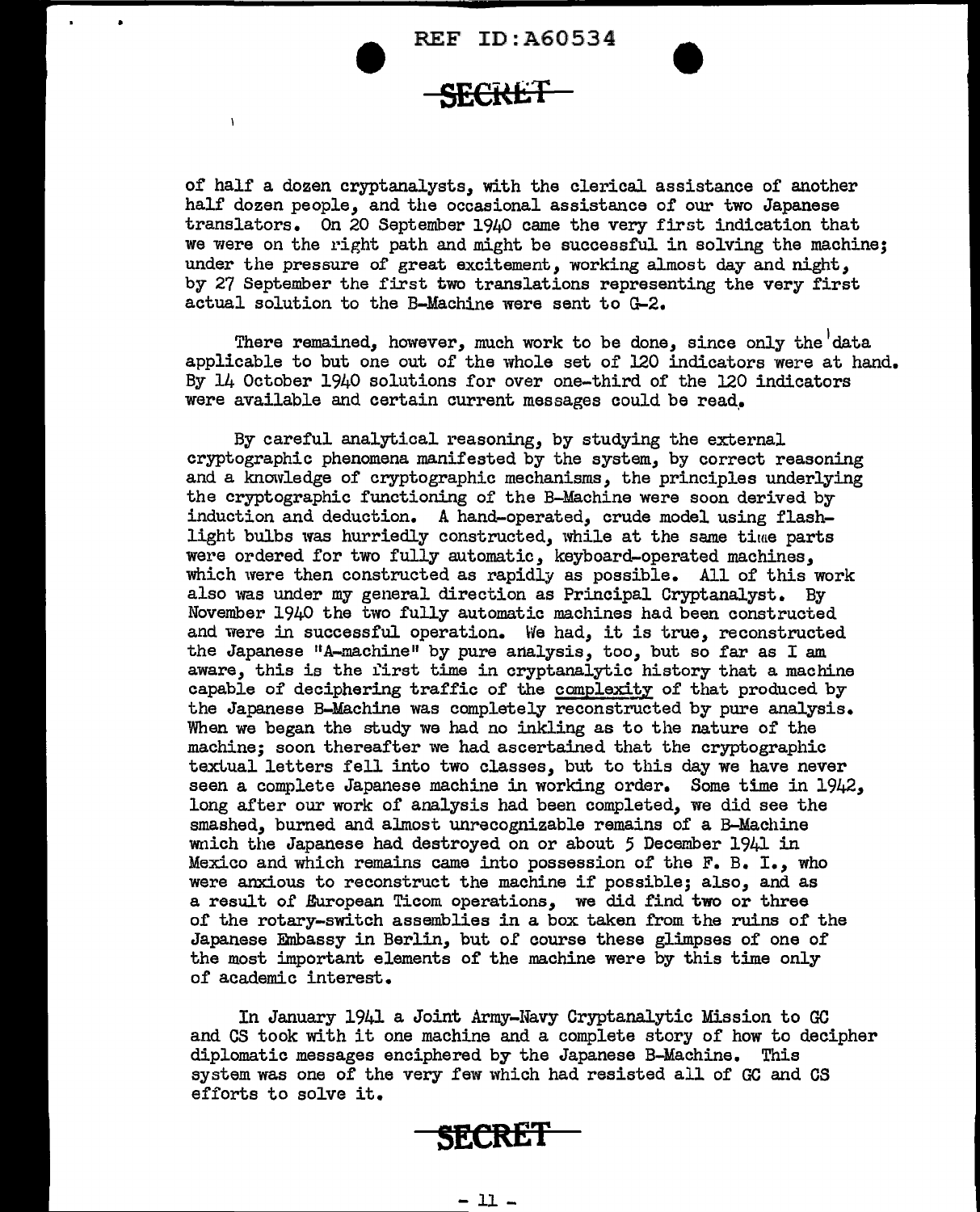.. \_ **REF ID:A60534** 

**"II** ' ' ..

As to the importance of the solution of the B-Machine, or Purple System, as it was designated soon after solution, I need only refer to the disclosureg of the current Joint Congressional Investigation of the attack on Pearl Harbor and to certain statements relative to the solution of the Japanese diplomatic machine contained in the letter dated 27 September  $1944$ , which the Chief of Staff sent to Mr. Dewey, a copy of which is attached hereto. While that solution represents the achievement of a cooperative effort by a number of people, it was made possible by good coordination and proper technical direction of a fair number of skilled cryptanalytic personnel who were selected and trained by me and who worked under my direction for over 18 months as a harmonious team. In addition, certain of the cryptographic phenomena which ultimately led to the solution were uncovered by me in the course of those studies. A more detailed history of the solution is attached hereto.

We know that the German cryptanalytic staffs tried to solve the B-Machine and failed; as noted above, even as competent as was the British staff, it also failed to solve this machine and we gave them the solution. There is reason to believe that the Russian staff did not succeed, if they even undertook the problem, which we do not know. I belive it is true that as a result of our reading certain messages early in 1941 the State Department was able to give the Russian Government early information as to the coming secret offensive by the Germans, which began on 21 June 1941. Had the Russians been able to read the Purple, this would not have been necessary. As to the Japanese diplomatic communications in other systems, their messages in those systems were being read as promptly as facilities and personnel permitted, with priority being given those in the Purple System, although many important messages were also read in the various other systems, such as PA-K2, CA, and LA.

2. GeneraJ..--As Heaa Cryptanalyst in the years 1939-1941, I was in technical charge of a staff of people numbering several thousand, working on all problems in the conununications intelligence field, and also supervised the selection and training of new personnel. Some of the problems being worked on during those years and successful in their outcome were those involving the diplomatic communications of several other governments than the Japanese such as the Italian, German, and Mexican. During the succeeding years, 1941-1945, the Agency accomplished many feats in cryptanalysis, too numerous to mention.

The diplomatic communications of many countries were read, some almost in toto; the communications of the Japanese *Army* and Air Force were read to a very large degree, contributing greatly to our victory in the Pacific.